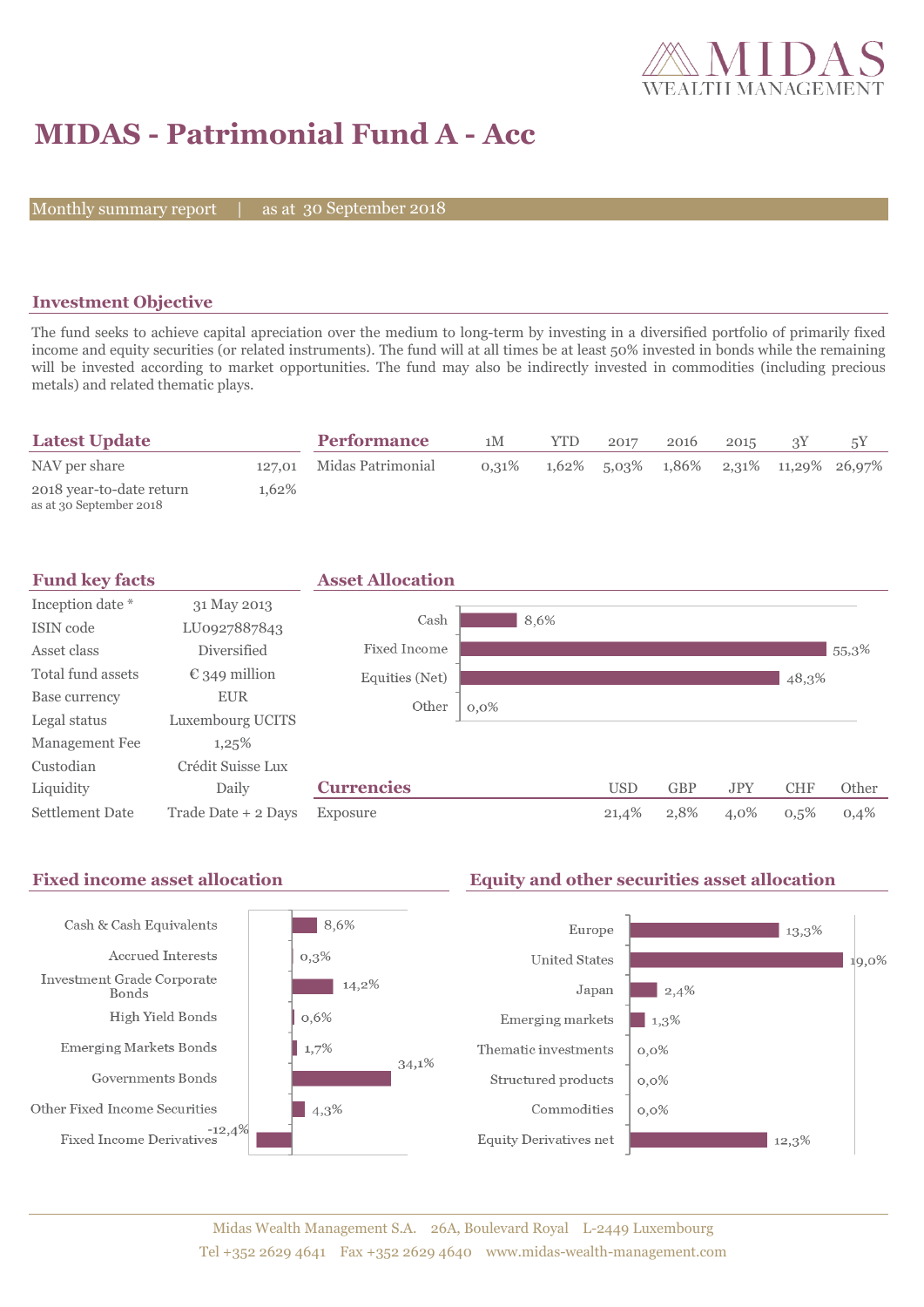

## **MIDAS - Patrimonial Fund A - Acc**

Monthly summary report | as at 30 September 2018

| Top 10 fixed income holdings          | <b>YTM</b> | Rating     | Weight  | <b>Fixed income rating breakdown</b> |
|---------------------------------------|------------|------------|---------|--------------------------------------|
| DEUTSCHLAND REP : DBR 0 1/2 08/15/27  | 0,4%       | <b>AAA</b> | 5,5%    |                                      |
| FRANCE O.A.T.: FRTR 0 1/2 05/25/25    | 0,3%       | AA         | 3,2%    | 18,8%<br>AAA                         |
| BTPS: BTPS 1.45 11/15/24              | 2,7%       | <b>BBB</b> | 2,7%    | AA<br>22,8%                          |
| BTPS: BTPS 2 02/01/28                 | $3.0\%$    | <b>BBB</b> | 2,6%    | 6,1%<br>А                            |
| HELLENIC T-BILL: GTB 0 10/05/18       | 0,7%       | B          | 2,5%    | <b>BBB</b><br>39,0%                  |
| AGENCE FRANCAISE : AGFRNC 0 1/8 11/1! | $0,3\%$    | AA         | 2,3%    | <b>BB</b><br>3,2%                    |
| GAZPROMBANK: GPBRU 3.984 10/30/18     | 3,3%       | $BB+$      | 1,7%    | B<br>4,6%                            |
| SPANISH GOV'T: SPGB 1.6 04/30/25      | 0,9%       | $BBB+$     | 1,6%    | CCC<br>$0.0\%$                       |
| BNP PARIBAS : BNP 2 1/4 01/11/27      | $2,2\%$    | $BBB+$     | $1,2\%$ |                                      |
| ALLIANDER: ALLRNV 07/8 04/22/26       | 0,9%       | $AA-$      | 1,1%    | NR.<br>5.5%                          |

| Top 10 equity holdings         | Sector                     | Weight | <b>Equity sector breakdown</b>                        |  |  |
|--------------------------------|----------------------------|--------|-------------------------------------------------------|--|--|
| AMAZON.COM INC                 | Consumer Discretionar 0,9% |        | <b>Consumer Discretionary</b><br>13,5%                |  |  |
| <b>APPLE INC</b>               | Information Technolog 0,9% |        | Consumer Staples<br>9,5%                              |  |  |
| <b>BROADCOM INC</b>            | Information Technolog 0,8% |        | Energy<br>$5.0\%$                                     |  |  |
| ROYAL CARIBBEAN CRUISES LTD    | Consumer Discretionar 0,8% |        | Financials<br>14,7%                                   |  |  |
| <b>MICROSOFT CORP</b>          | Information Technolog 0,8% |        | Health Care<br>12,4%                                  |  |  |
| VISA INC                       | Information Technolog 0,8% |        | <b>Information Technology</b><br>$\blacksquare$ 15,3% |  |  |
| <b>JPMORGAN CHASE &amp; CO</b> | Financials                 | 0,8%   | Industrials<br>11,2%<br>Materials                     |  |  |
| <b>BANK OF AMERICA CORP</b>    | Financials                 | 0,8%   | $4,5\%$<br><b>Communication Services</b><br>8,8%      |  |  |
| ALPHABET INC-CL A              | Communication Service 0,7% |        | Utilities<br>$1,1\%$                                  |  |  |
| MEDTRONIC PLC                  | <b>Health Care</b>         | 0,7%   | Real Estate<br>4,0%                                   |  |  |
|                                |                            |        |                                                       |  |  |

### **Top 5 funds and other holdings**

| Amundi Japan TOPIX ETF       | 2,5% |
|------------------------------|------|
| <b>MM</b> Convertible Europe | 1,5% |